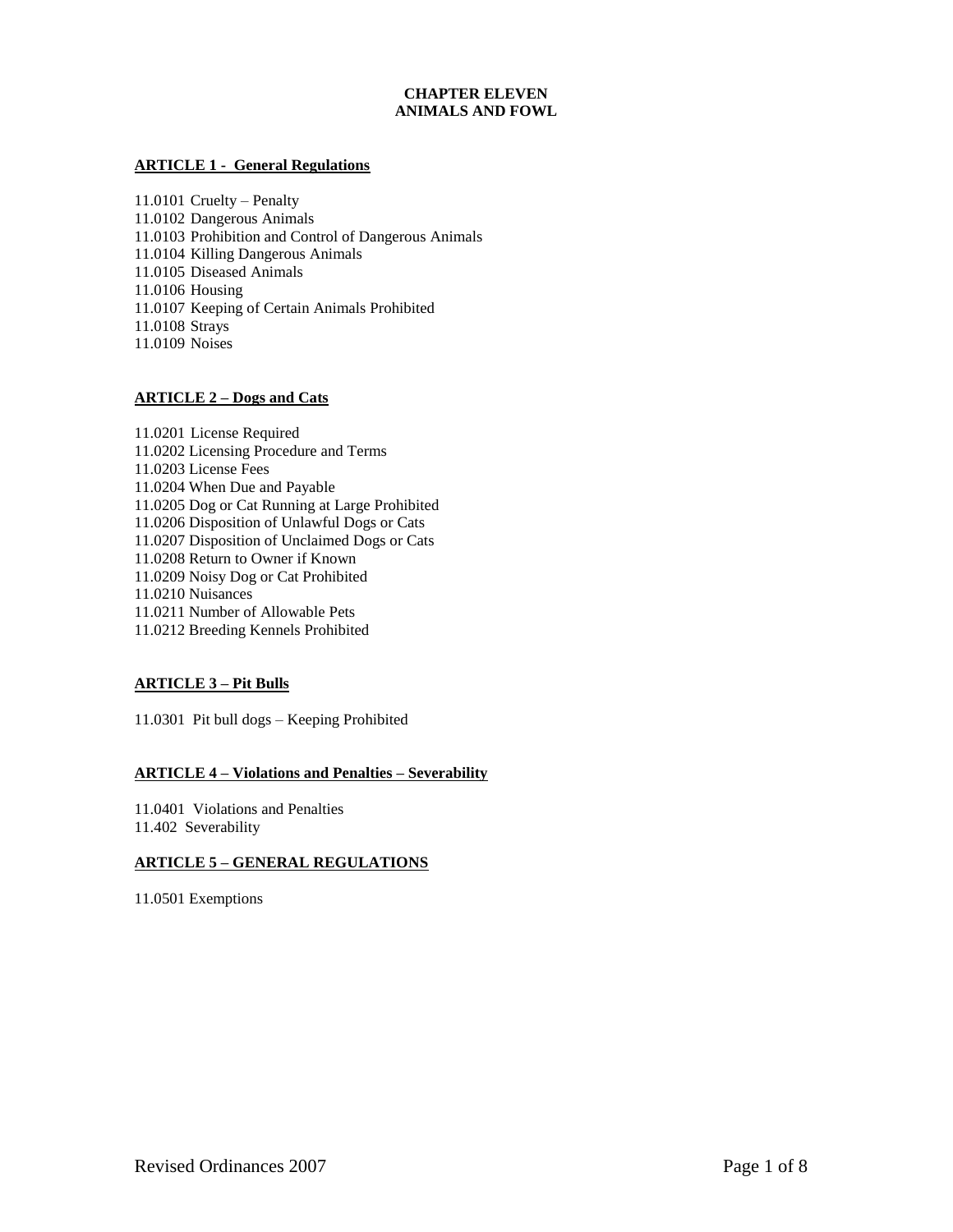# **ARTICLE I - General Regulations**

#### 11.0101 Cruelty to Animals

It is an offense for any person to:

1. Overdrive, overload, torture, cruelly beat, neglect, or unjustifiably injure, maim, mutilate, or kill any animal, or cruelly work any animal when unfit for labor;

2. Deprive any animal over which he has charge or control, of necessary food, water or shelter;

3. Keep any animal in any enclosure without exercise and wholesome change of air;

4. Abandon any animal;

5. Allow any maimed, sick, infirm, or disabled animal of which he is the owner or keeper, to lie in any street, road, or any public place for more than three hours after notice;

6. Cage any animal for public display except as allowed by NDCC 36-21.1-02(8);

7. Administer or expose any known poisonous substance or noxious drug, whether mixed with meat or other food or not, which may be eaten or is eaten by any domestic animal;

The word "animal" includes every living animal except the human race; the word "torture" and "cruelty", includes every act, omission or neglect whereby unnecessary or unjustifiable pain, suffering, or death shall be caused or permitted.

The provisions of this section are non-withstanding to any police officer discharging his official duties regarding any dangerous or nuisance animal.

#### 11.0102 Dangerous Animals

Definitions.

1. "Dangerous animal" as the term used in this section means:

a. Any animal known to its owner or harborer to have a propensity, tendency, or disposition to attack, bite, cause injury to or otherwise endanger the safety of or menace human beings or domestic animals; or

b. Any animal which attacks, bites, or injures a human being or another domestic animal one or more times without provocation; or

c. Any animal which, when unprovoked, in a malicious, vicious or terrorizing manner approaches any person in an apparent attitude of attach upon the streets, sidewalks, or any public grounds or places; or any place where such person may lawfully be, public or private; or

d. Any animal owned or harbored primarily or in part for purposes of fighting or attacking or any animal trained for fighting or attacking; or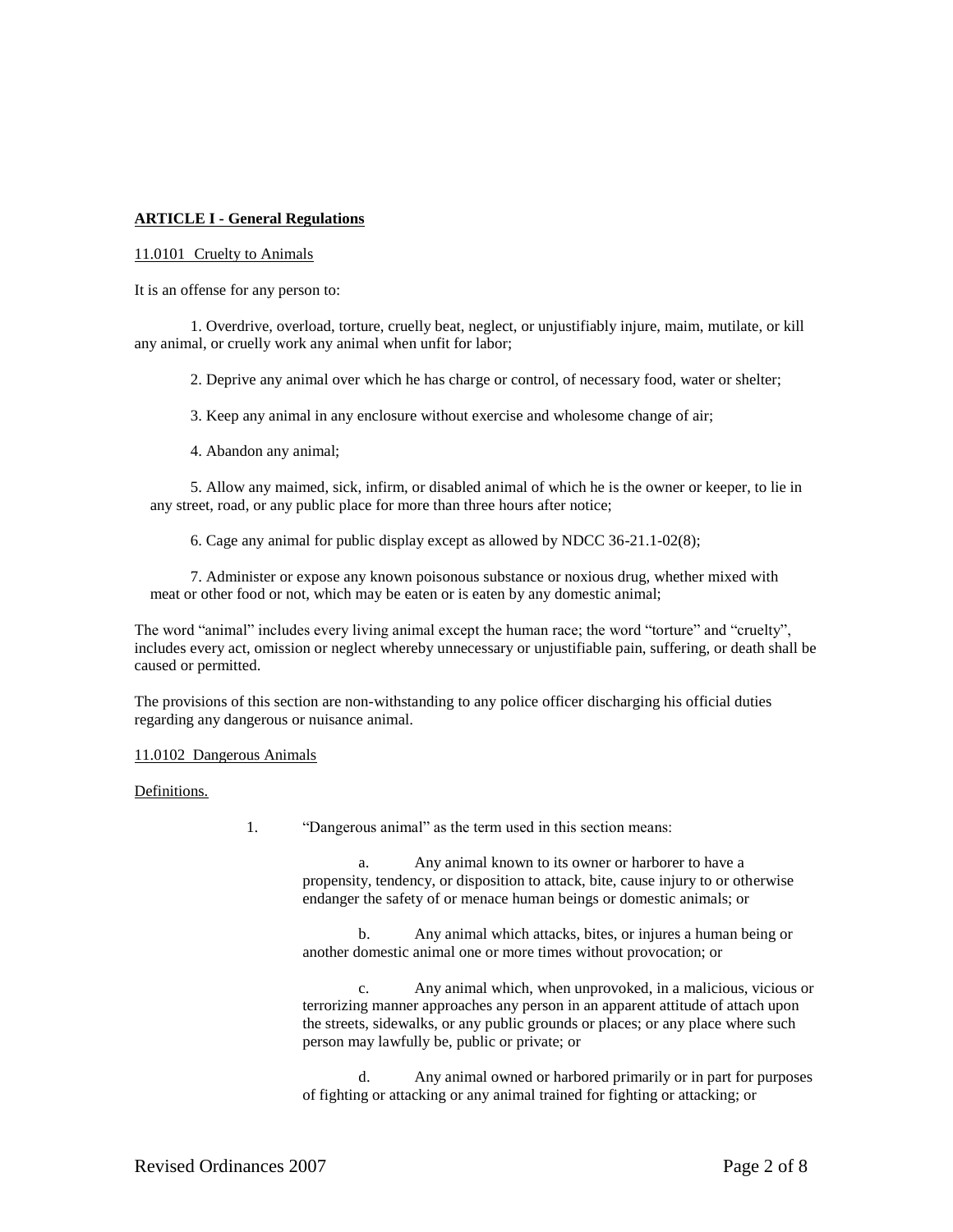e. Any animal not licensed according to state and/or city law; or

f. Any animal certified by a doctor of veterinary medicine licensed within the state of North Dakota, after observation thereof; as posing danger to human life or property if not kept in the manner required by this section; or

g. Any animal which has been determined to be dangerous by the city council or municipal court pursuant to any state statute or the ordinance codified in this section; or

h. Any animal which has been deemed dangerous or vicious by any government agency or entity; or

i. Any animal which is owned, harbored, or trained primarily or in part for the purposes of fighting or making unprovoked attacks.

2. Notwithstanding the foregoing, no animal may be found or declared dangerous if an injury or damage is sustained by a person who, at the time such injury or damage was sustained, was committing a willful trespass or other tort upon premises occupied by the owner or keeper of the animal, or was teasing, abusing, or assaulting the animal or was committing or attempting to commit a crime.

3. No animal may be found or declared dangerous if an injury or damage was sustained by a domestic animal which at the time such injury or damage was sustained was taunting, abusing or assaulting the animal. No animal may be declared dangerous if the animal was protecting or defending the human being within the immediate vicinity of the animal from an illegal or nonconsensual attack or assault. No animal may be deemed dangerous if the animal was protecting or defending its young offspring.

# 11.0103 Prohibition and Control of Dangerous Animals.

Except as permitted hereinafter, it shall be unlawful for any person to own, keep, or harbor a dangerous animal within the city limits and no person shall own or harbor any animal for the purpose of attacking, fighting, or training, tormenting, badgering, baiting, or use any animal for the purpose of causing or encouraging said animal to unprovoked attacks upon human beings or domestic animals except as herein after provided.

1. The police department is empowered to make whatever inquiry is deemed necessary to ensure compliance with the provisions of this section, and any such police officer is empowered to seize and impound any dangerous animal whose owner or keeper fails to comply with the provisions hereof.

2. Upon such attack or assault, the police department is empowered to confiscate and destroy such dangerous animal if the conduct of such dangerous animal or its owner or keeper constitutes a violation of the provisions of this article, punishable by the confiscation and destruction of the animal. However, notwithstanding the foregoing, no animal shall be destroyed within five days of being impounded, exclusive of Sundays and holidays.

3. If the owner or keeper of an animal impounded for an alleged violation of this section believes that there has not been a violation of this section, the owner or keeper may petition the municipal court that the impounded animal not be destroyed. The impounded animal shall not be destroyed pending resolution of such owner's or keeper's petition, if the petition shall have been filed within five days of impoundment of such animal and notice shall have been served within five day of impoundment of such animal upon the police department.

4. In the event that the police department has a reasonable and articulable suspicion to believe that an animal is dangerous, the police or the designee, shall be empowered to issue a citation in order to appear before the municipal court for the purposes of determining whether or not the animal in question shall be declared dangerous. The chief of police shall conduct or cause to be conducted an investigation and shall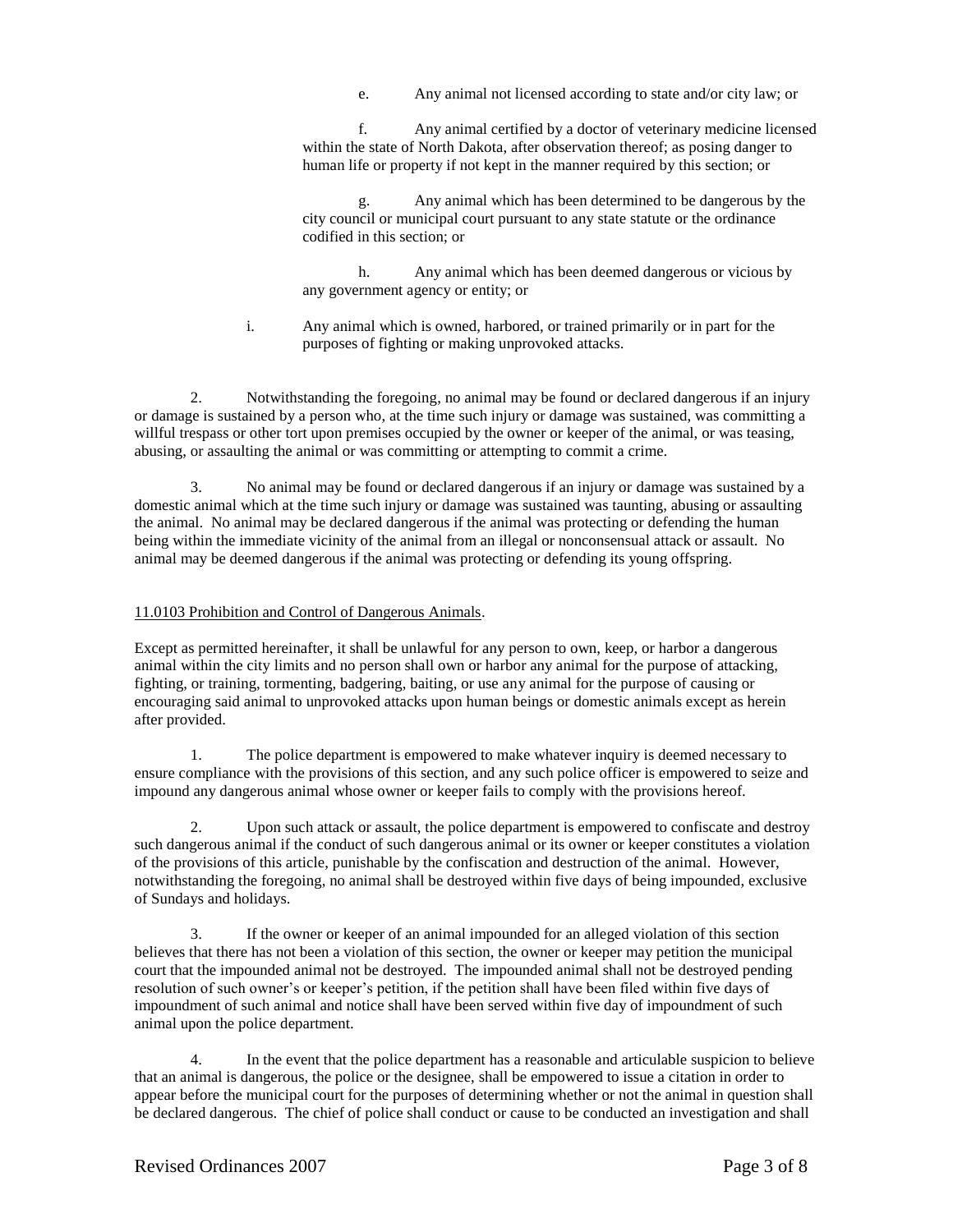notify the owner or keeper of the animal that a hearing will be held at which time he or she may have the opportunity to present evidence why the animal shall not be declared dangerous.

5. In the event that the police department has probable cause to believe that the animal in question is dangerous and may pose a threat of serious harm to human beings or other domestic animals, the police department may seize and impound the animal pending the aforesaid hearings. The owner or keeper of the animal shall be liable to the city for the costs and expenses of impounding such animal.

6. It is unlawful for the owner, keeper, or harborer of a dangerous animal to fail to comply with the requirements and conditions set forth in this section. Any animal found to be the subject of the violation of this section shall be subject to immediate seizure and impoundment as hereinbefore provided. In addition, failure to comply shall be an offense punishable with a fine as hereinafter provided.

7. In addition to those persons specified herein, any person may file a petition with the city commission or a complaint with the municipal court to determine, declare, or find an animal dangerous as defined herein.

# 11.0104 Killing Dangerous Animals

The members of the Police Department or any other person in the city, are authorized to kill any dangerous animals of any kind when it is necessary for the protection of any person or property.

#### 11.0105 Diseased Animals

No domestic animal afflicted with a contagious disease shall be allowed to run at large, or to be exposed in any public place whereby the health of man or best may be affected; nor shall such diseased animal be shipped or removed from the premises of the owner thereof, except under the supervision of the Chief of Police or the Health Officer.

It is hereby made the duty of the Health Officer to secure such disposition of any diseased animal and such treatment of affected premises as to prevent the communication and spread of the contagion or infection, except in cases where the state veterinarian is empowered to act.

#### 11.0106 Housing

No person shall cause or allow any stable or place where any animal is or may be kept to be unclean or unwholesome.

#### 11.0107 Keeping Of Certain Animals Prohibited

It shall be unlawful to keep any live sheep, swine or pigs, cattle, chickens or other poultry, goats or horses in the city. This section shall not apply to any person, partnership or corporation keeping or handling such animals under consignment in the course of regular business of a licensed livestock auction market.

#### 11.0108 Strays

It shall be unlawful to permit any cattle, horses, sheep, swine, goats or poultry to run at large in the city; and any such animal running at large in any public place in the city shall be impounded. It shall further be unlawful to picket or tie any such animal in any of the streets of the city for the purpose of grazing or feeding.

#### 11.0109 Noises

It shall be unlawful to harbor or keep any animals that disturb the peace by loud noises at any time of the day or night.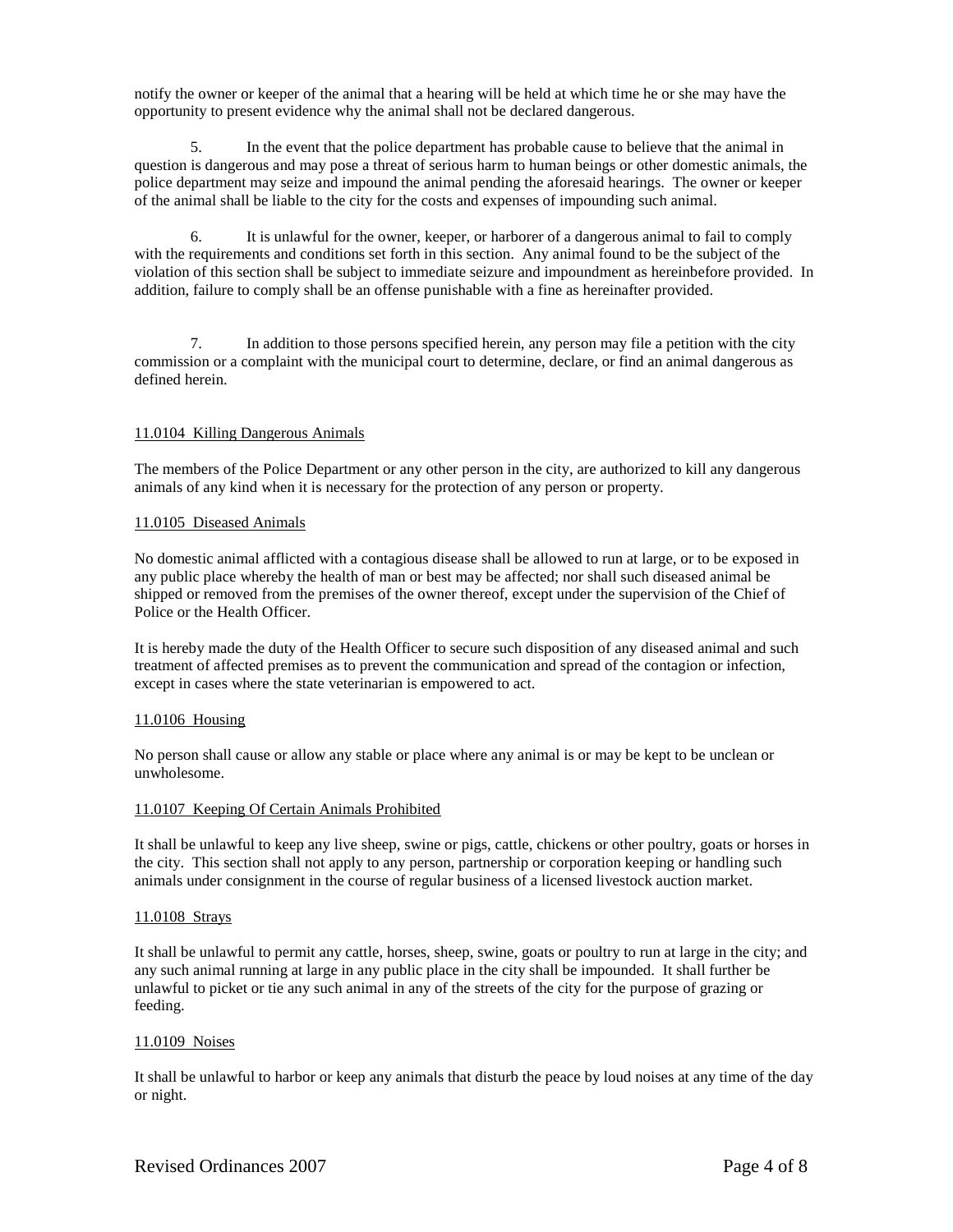# **ARTICLE II - Dogs and Cats**

# 11.0201 License Required

No dog or cat shall be permitted to be or remain in the city without being licensed as herein after provided if over one month of age. It shall be the duty of the owner or keeper of any dog or cat kept within the city to have the dog or cat inoculated against rabies and to license such dog or cat. No license or renewal license shall be issued unless the dog or cat has been inoculated against rabies and proof thereof is shown to the person issuing the license.

### 11.0202 Licensing Procedure and Terms

All dogs and cats shall be registered as to sex, breed, name and address of owner, and name of dog or cat. The City Auditor on an annual shall issue licenses. The person paying the license fee shall receive a receipt therefore and a metal tag or badge with which to mark the animal. It shall be the duty of the owner or keeper to cause such license tag or badge to be securely attached around the animal's neck and kept there at all times during the license period.

#### 11.0203 License Fees

Every person required to obtain a license under the preceding section shall pay to the city a license fee that shall be as set by the Fees and Rates Resolution of the City Council.

# 11.0204 When Due and Payable

The license fees or renewal fees previously provided for, shall become due and payable on or before the 31<sup>st</sup> day of December in each year and shall become delinquent on the last day of February in each year. If the fee is not paid before the 1st day of February, a penalty fee, as set by the Fees and Rates Resolution, shall be added to the license renewal fee.

# 11.0205 Dog or Cat Running at Large Prohibited

It shall be unlawful for the owner or keeper of any dog or cat to permit the same to run at large in the City at any time. A dog or cat shall not be considered running at large if attended and on a leash (leash defined as any physical or electronic means of restraining an animal from going a limited distance) or when in the confines of the owner's or keeper's premises. Penalty for animals at large are as follows: Animal at Large (licensed)

1<sup>st</sup> Warning  $2<sub>nd</sub>$  $$20$  $2rd$  $$40$ \*Plus Impound Fees

Animal at Large (unlicensed) 1<sup>st</sup> \$50  $2<sup>nd</sup>$ \$100 3rd Nuisance \*Plus Impound Fees

#### 11.0206 Disposition of Unlawful Dogs and Cats

Any unlicensed dog or cat or any dog or cat running at large may be taken up by any police officer and impounded. The dog or cat shall not be released to any person until such dog or cat is licensed (if unlicensed). A fee, as set by the Fees and Rates Resolution, is paid for the taking of each animal, for the first, second and third offense, and all pound charges are to be paid, to cover the cost of such impoundment. Any dog or animal impounded for the fourth time will be destroyed.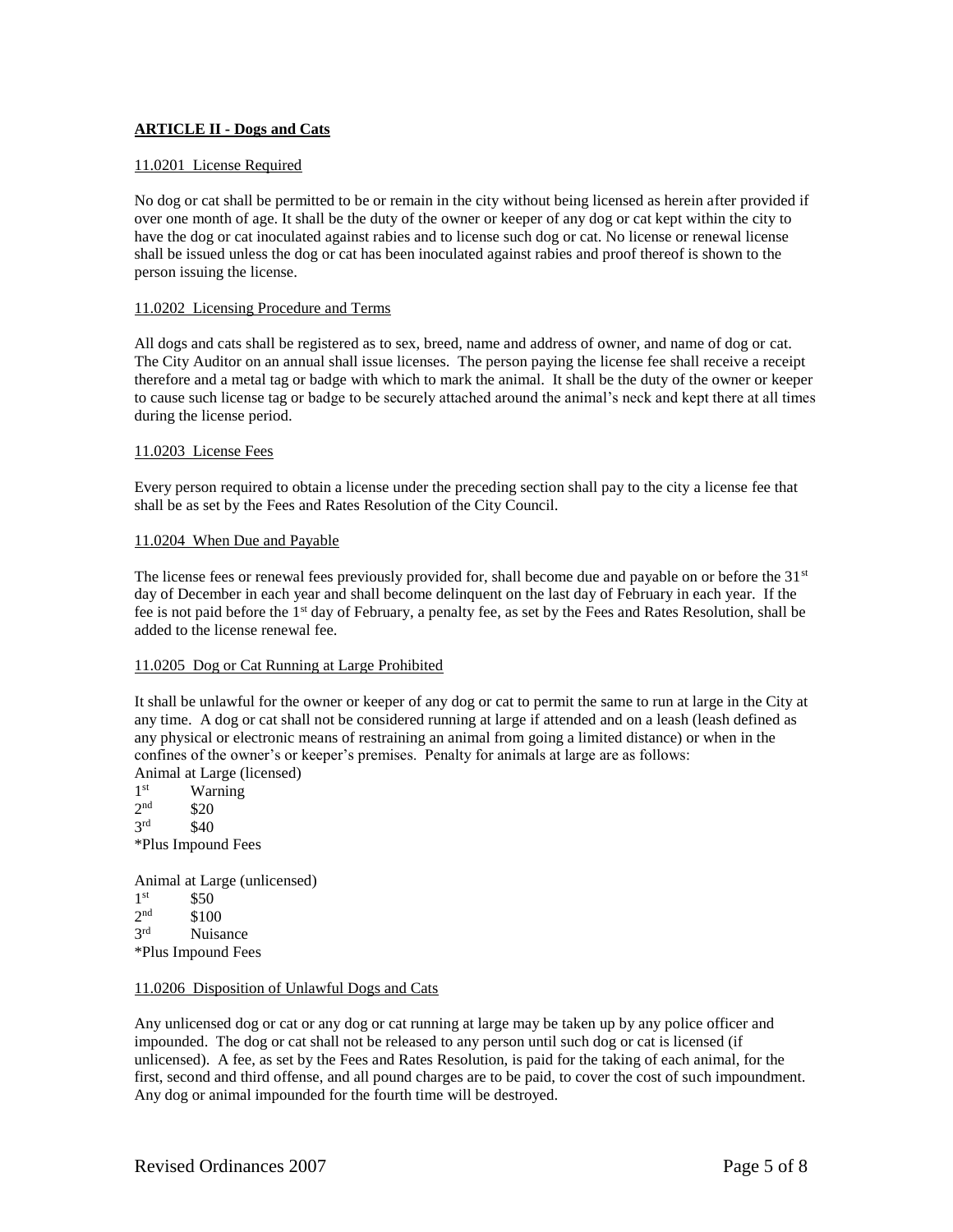# 11.0207 Disposition of Unclaimed Dogs or Cats

The owner or keeper shall be notified of the taking of the dog or cat. If the owner or keeper fails to pay the charges (including the license if necessary) and claim the animal within 3 days of notification, the animal may be destroyed or otherwise disposed of. If the owner or keeper is unknown, any police officer shall give public notice of the taking of the animal before it is destroyed or otherwise disposed of.

# 11.0208 Return to Owner if Known

Notwithstanding to the provisions of Section 11.0206, if a dog or cat is found at large and its owner can be identified and located, such dog or cat need not be impounded but may, instead, be returned to the owner. In the event the dog or cat cannot be caught or impounded, but nevertheless identified as being owned by a particular owner, in such cases, the officer may proceed against the owner or keeper for violation of the Article and subject to penalty pursuant to resolution.

# 11.0209 Noisy Dog or Cat Prohibited

It shall be unlawful to keep or harbor within the city any dog or cat that disturbs the peace by howling, barking, whining, meowing, or making other disagreeable noise. Any person wishing to file a complaint, shall be required to give his name and address and sign a complaint.

# 11.0210 Nuisances

Any person who owns, keeps or maintains any animal shall be responsible for the behavior of the animal and shall not permit the animal to become a nuisance as defined in this section.

Any animal is considered a nuisance which:

- A. Frightens, annoys or chases any person, domestic animal, or vehicle; or
- B. By loud and frequent yelping, barking, howling, or otherwise creating substantial noise, annoys any person; or
- C. Damages or destroys any property not the property of the owner or keeper of the animal; or
- D. Has not received a current inoculation against rabies, or other diseases as required, if over six months of age; or
- E. Creates on offensive odor; or
- F. Creates an alarming or offensive condition against the peace and dignity of the City of Cando or its citizens; or
- G. Shall not have a collar with license and rabies tags attached as required under section 11.0201; or
- H. It defecates on property, other than the property of the owner of the animal, and the owner of the animal fails to clean up after the animal.

An individual whose animal is found to be a nuisance under this section is guilty of a non-criminal infraction for a first or second offense. An individual with a third or subsequent offense of this section within a twoyear period shall be charged with a B misdemeanor. A repeated offense does not need to involve the same animal, but the same individual.

#### 11.0211 Number of Allowable Pets

A. The number of dogs and cats, six months of age or older, in one home is limited at six. This can be six dogs, six cats, or any combination of the two adding up to six.

B. If any home has more than six dogs or cats at the time of the passage and adoption of this Ordinance, that home will be allowed to have dogs and/or cats exceeding six. All of these dogs and/or cats will need to have current licenses issued by the Cando Police Department on the effective date of this Ordinance. As the number of dogs and/or cats decrease, the home will not replace those dogs and/or cats, until the number of dogs and or/cats in the home is six or less.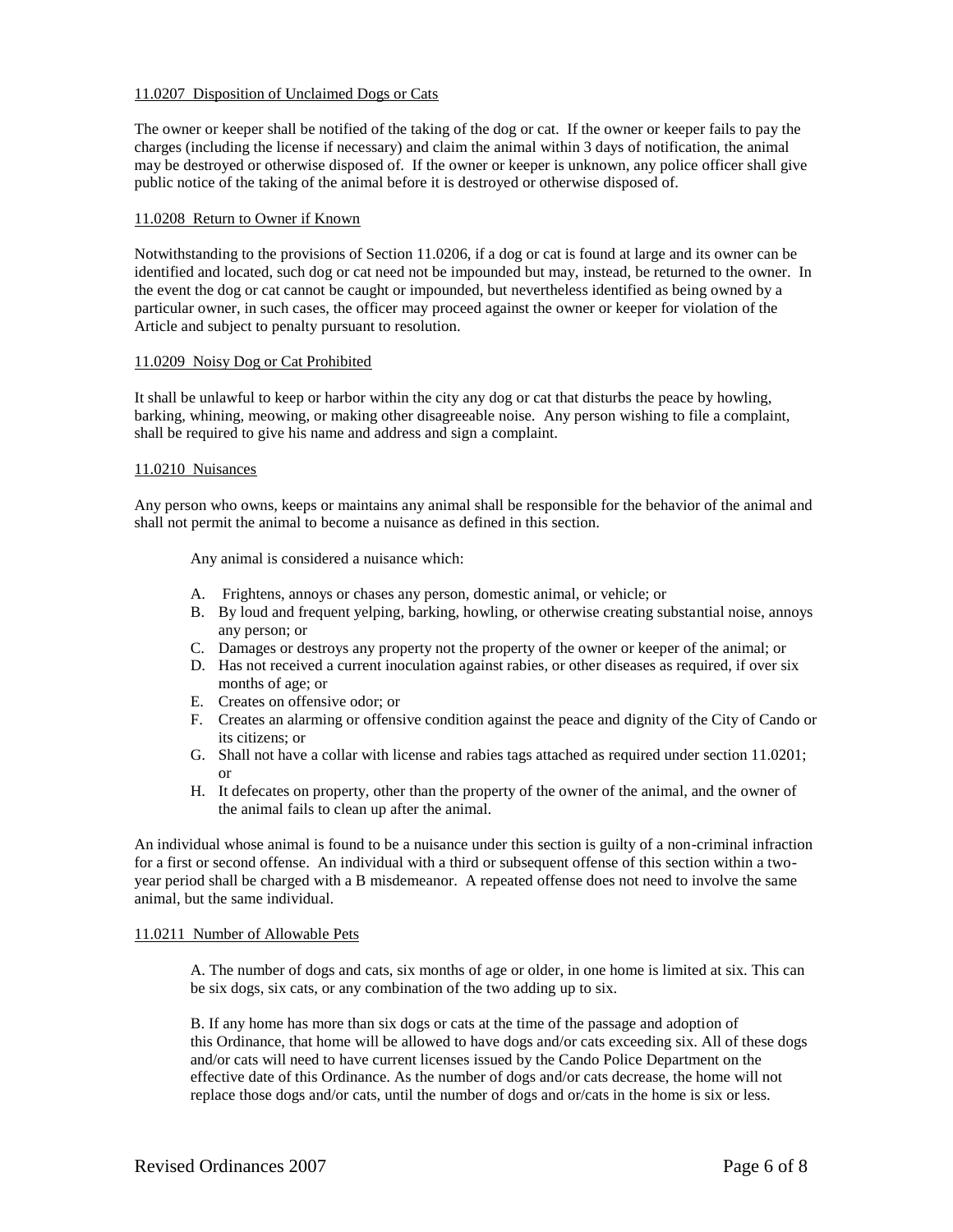# 11.0212 Breeding Kennels Prohibited

A kennel for breeding dogs shall be construed to mean any place where a female dog is kept for breeding purposes where the enterprise of breeding dogs is carried on for commercial purposes or profit, and the maintaining within the City of a kennel is prohibited.

# **ARTICLE 3 - Pit Bull Dogs**

### 11.0301 Pit bull dogs - Keeping Prohibited

It shall be unlawful to keep, harbor, own or in any way possess within Cando any pit bull dog. "Pit bull dog" is defined to mean:

- 1. The bull terrier breed of dog;
- 2. Stafford shire bull terrier breed of dog;
- 3. The American pit bull terrier breed of dog;
- 4. The American Stafford shire terrier breed of dog;

5. Dogs of mixed breed or of other breeds than above listed which breed or mixed breed is known as pit bulls, pit bull dogs or pit bull terriers;

6. Any dog which has the appearance and characteristics of being predominantly of the breeds of bull terrier, Stafford shire bull terrier, American pit bull terrier, American Stafford shire terrier, or any other breed commonly known as pit bulls, pit bull dogs or pit bull terriers, or a combination of any of these breeds.

#### **ARTICLE 4 – Violations and Penalties – Severability**

11.0401 Violations and Penalties.

1. Any person violating or permitting the violation of this section shall, upon conviction in municipal court, be found guilty of an infraction and fined a sum not more than five hundred dollars. In addition to the foregoing penalty, any person who violates this section shall pay all expenses, including shelter, food, handling, veterinary care and testimony necessitated by the enforcement of this article.

2. If any animal shall previously have been declared dangerous pursuant to any of the provisions above, and after having been ordered removed from city limits; if such animal shall at any time be brought back into the city limits in violation of court order or provisions of this section, such animal shall immediately be taken by the police department and destroyed. A separate penalty including fine shall be assessed as indicated in the paragraph above against the violator.

3. At any time, if a dangerous animal cannot be taken up and caught by a police officer without exposing such officer to danger of personal injury from such animal, or without exposing other persons to danger of personal injury from such animal, it shall be lawful for the police officer to forthwith destroy such animal.

4. If any person is found to be in violation of this section three times, said person may be prevented from owning animals within the city limits for a reasonable amount of time as determined by a municipal judge.